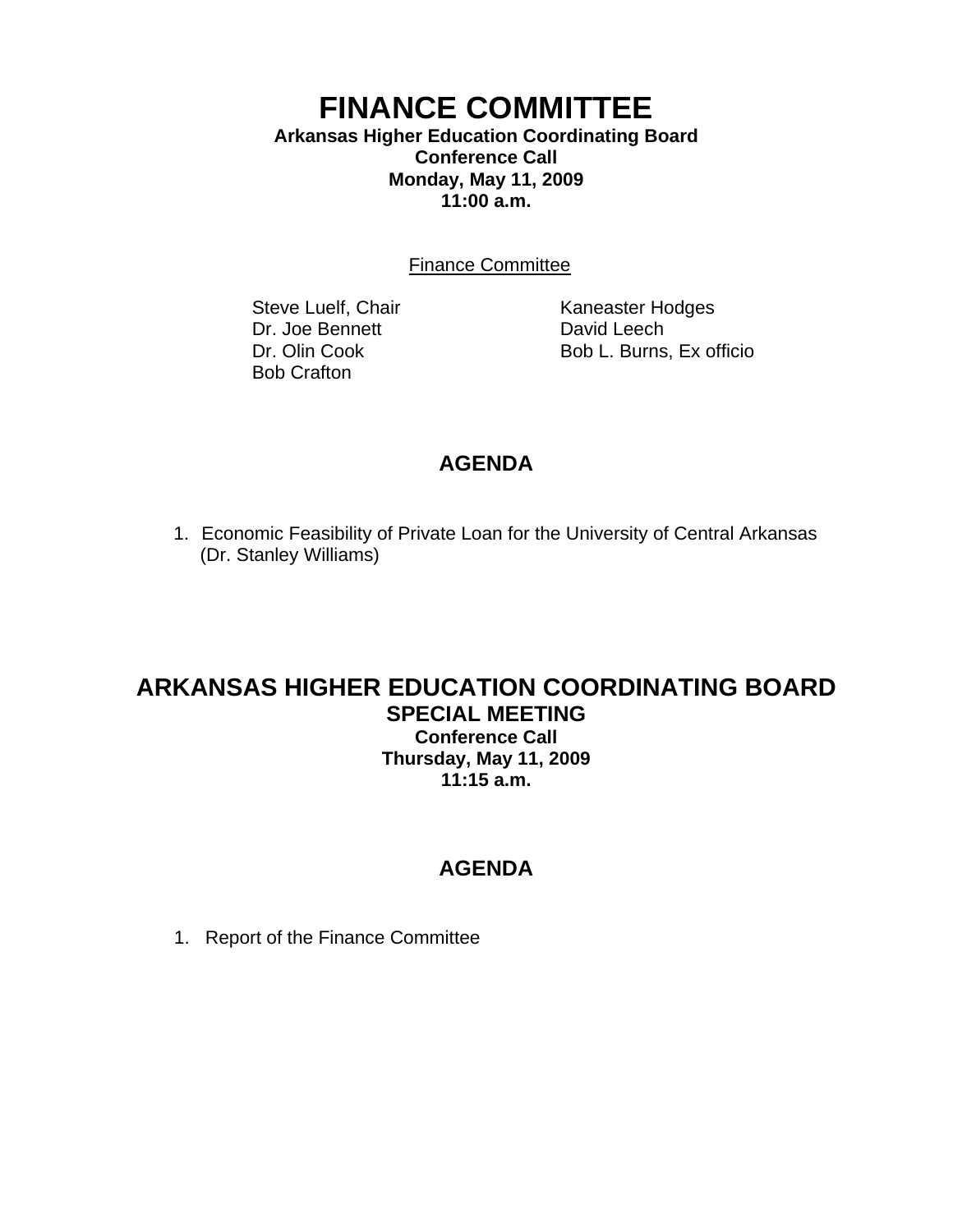Agenda Item No. 1 Higher Education Coordinating Board May 11, 2009

#### **ECONOMIC FEASIBILITY OF PRIVATE LOAN UNIVERSITY OF CENTRAL ARKANSAS**

**\_\_\_\_\_\_\_\_\_\_\_\_\_\_\_\_\_\_\_\_\_\_\_\_\_\_\_\_\_\_\_\_\_\_\_\_\_\_\_\_** 

The University of Central Arkansas (UCA) requests approval of the economic feasibility of plans to obtain a Loan/Line-of-Credit from private banks in an amount up to \$6 million at an estimated annual interest rate of 4.96 percent. Proceeds from the loan/line-of-credit will be for current operations purposes. The University of Central Arkansas Board of Trustees approved the opening of a line-of-credit at its meeting on May 8, 2009.

#### **Applicable Arkansas Code**

#### *6-62-105. Private borrowing by institutions of higher education. (As amended by Act 571 of 2009)*

*(a)(1) Upon approval of the board of trustees of a state-supported institution of higher education, the Department of Higher Education, and the Chief Fiscal Officer of the State, a state-supported institution of higher education may borrow funds determined by the board of trustees to be necessary to continue the operation of the state-supported institution of higher education from a private financial institution if the Revolving Loan Fund is insufficient, as certified by the Chief Fiscal Officer of the State, for a state-supported institution of higher education to participate in the fund.* 

 *(2) A state-supported institution of higher education shall not have outstanding loans in the aggregate under this section in excess of eighty-five percent (85%) of the total of the actual May and June general revenues distributed during the immediately preceding fiscal year to the state-supported institution of higher education.* 

 *(b)(1) The principal amount of the loans described in subsection (a) of this section shall be repaid from general revenues distributed to the state-supported institution of higher education during the months of May and June of the fiscal year in which the loans were obtained.* 

 *(2) All interest and other charges shall be paid from cash funds of the state-supported institution of higher education.*

 *(c)(1) Notwithstanding subsections (a) and (b) of this section or §19-4-705, the Chief Fiscal Officer of the State and the Director of the Department of Higher Education may authorize a state-supported institution of higher education to borrow funds from a private financial institution provided that the board of trustees of the state-supported institution of higher education certifies that borrowing funds from a private financial institution:* 

 *(A) Is required to continue essential operations of the statesupported institution of higher education into the following fiscal year; and* 

 *(B) Will be repaid not later than one hundred twenty (120) days after the start of the following fiscal year.* 

 *(2) The aggregate amount of funds borrowed from private financial*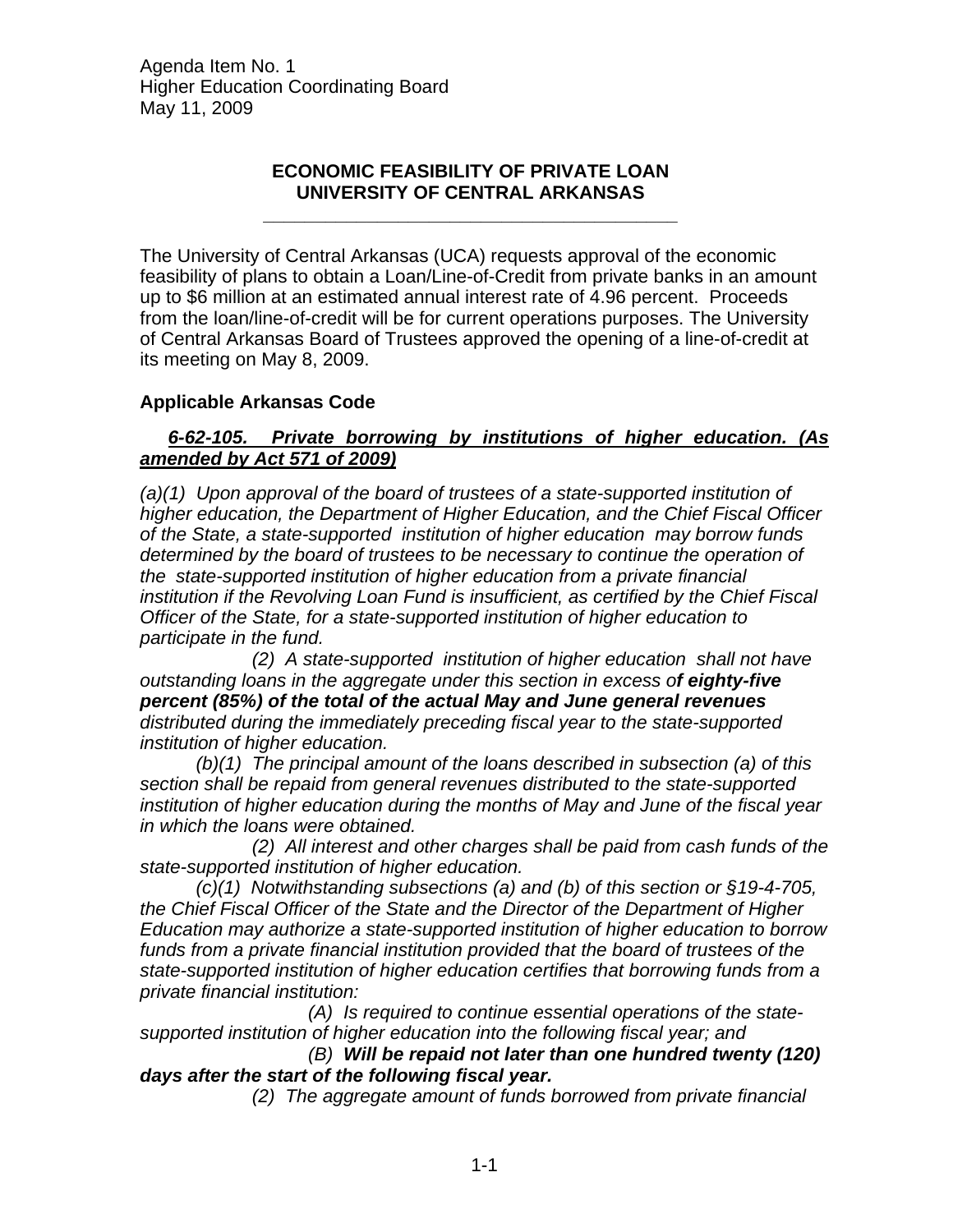*institutions may not exceed the limits set in subsection (a) of this section.* 

 *(3) Upon repayment, the chief financial officer of the state-supported institution of higher education shall certify in writing to the Chief Fiscal Officer of the State and the Director of the Department of Higher Education the:* 

- *(A) Date of the repayment; and*
- *(B) Amount of the repayment.*
- *(4) Subsection (c) of this section shall expire on June 30, 2011.*

 *(d) The Chief Fiscal Officer of the State shall promulgate rules and regulations necessary for the implementation of this section.* 

 *SECTION 2. EMERGENCY CLAUSE. It is found and determined by the General Assembly of the State of Arkansas that state-supported institutions of higher education are faced with financial hardship due to the struggling economic climate; that state-supported institutions of higher education play a key role in the future prosperity of the state; that insufficiently funded institutions of higher education risk irreparable harm to the economy of this state; and that this act is immediately necessary to ensure the financial health of state-supported institutions of higher education in this struggling economy. Therefore, an emergency is declared to exist, and this act being immediately necessary for the preservation of the public peace, health, and safety shall become effective on:* 

 *(1) The date of its approval by the Governor;* 

#### *19-5-502. Loans from (Budget Stabilization Trust Fund) fund.*

*(a) The Chief Fiscal Officer of the State shall be guided by the following limitations and procedures in making loans from the Budget Stabilization Trust Fund for the respective purposes for which the loans may be made, as established in this subsection:* 

 *(2) Moneys deposited in the Budget Stabilization Trust Fund shall not be used to make loans to any state agency without the state agency first submitting proof of the need for the moneys and submitting justification therefore verifying that other funds or resources are not available to the agency or cannot be obtained by the agency from other funds belonging to or available to the agency. In no event shall any loan from the Budget Stabilization Trust Fund be made to a statesupported institution of higher learning in an amount equal to or exceeding eighty-five percent (85%) of its monthly guarantee of general revenues estimated to be available for distribution to the agency during the month.* 

#### *19-5-501. Fund generally.*

*(F) The Chief Fiscal Officer of the State and the Director of the Department of Higher Education shall review the request for the loan. The Director of the Department of Higher Education shall recommend, in writing, the approval or disapproval of the loan and the reasons for the recommendation to the Chief Fiscal Officer of the State. The Chief Fiscal Officer of the State shall review the institution's request, the funds available in the Budget Stabilization Trust Fund, and the recommendation of the Director of the Department of Higher Education.*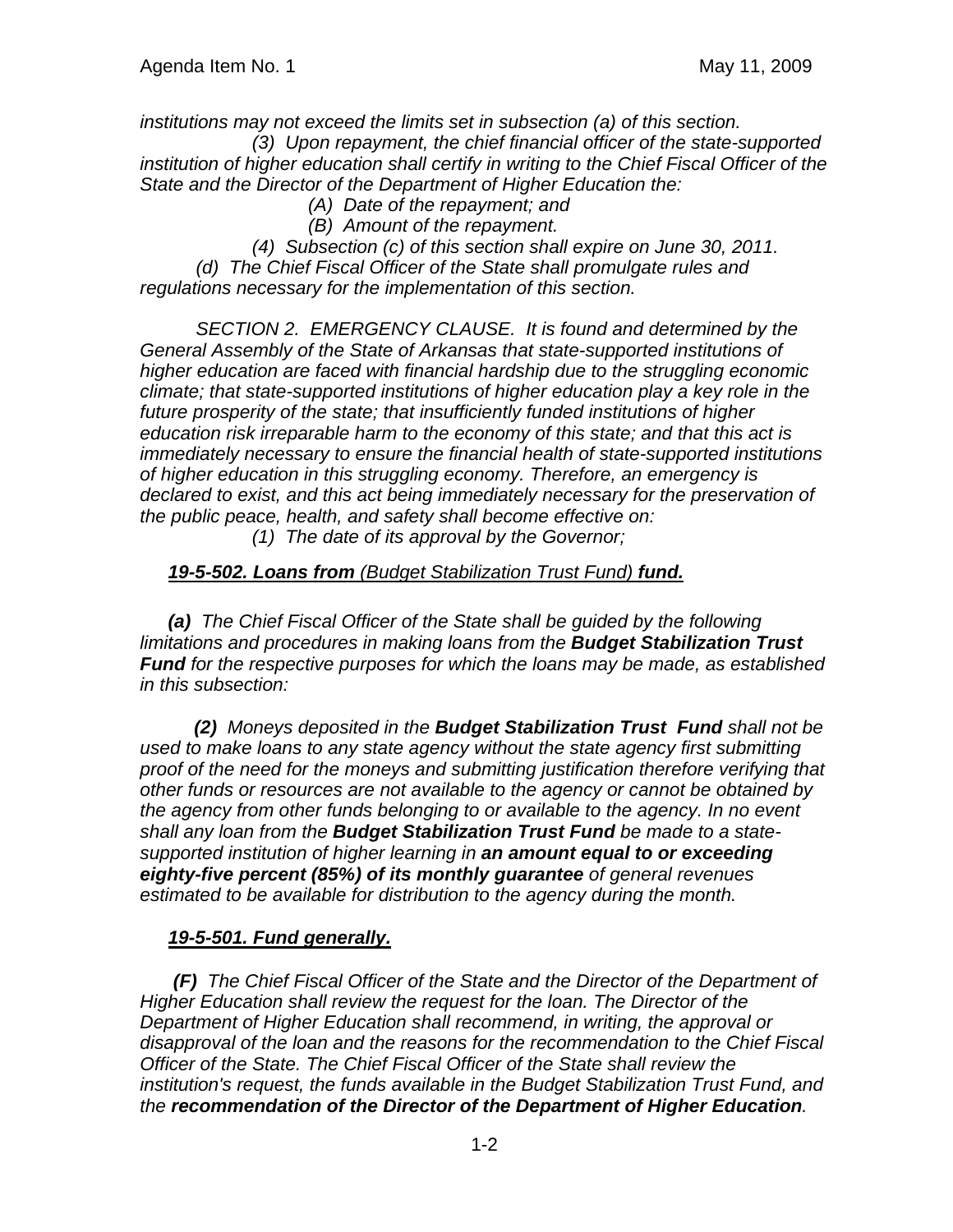*The Chief Fiscal Officer of the State may request such additional information as is deemed necessary to make a determination as to whether the request should be approved. If the Chief Fiscal Officer of the State determines that the request is proper and necessary for the operation of the institution and that sufficient funds are available, the Chief Fiscal Officer of the State shall approve the request and establish a repayment schedule for the loan. If the Chief Fiscal Officer of the State determines that the loan is not necessary nor required, or that funds are not available, the Chief Fiscal Officer of the State shall deny the request. He shall communicate in writing to the institution and to the Director of the Department of Higher Education the reasons for disapproval of the requested loan. All loans made to the institutions of higher education under the provisions of this subdivision shall be repaid in full by June 30 of the fiscal year in which the loan was made. In the event an agency or program is established by the General Assembly which is to be supported solely from other than general revenues or federal funds, the Chief Fiscal Officer of the State may make a temporary loan from the Budget Stabilization Trust Fund to the agency or program to the extent necessary for carrying out the intent of the enabling legislation. The amount of the loan shall be determined by the Chief Fiscal Officer of the State and the loans shall be repaid in full by June 30 of the fiscal year in which the loan was made;*

#### The Chief Fiscal Officer of the state has certified that there are **no funds in the Revenue Stabilization Trust Fund to advance to UCA for Fiscal 2010**.

The loan/line-of-credit will be up to \$6 million with an estimated maximum debt service of \$6,396,800 due by October 28, 2010. Proceeds from the issue will be used to address operating budget cash flow problems for fiscal year 2010. Coordinating Board policy regarding debt service provides that a maximum of 25 percent of tuition and fee revenue may be pledged to educational and general debt service. However, Arkansas code 6-62-105, cited above, was amended by Act 571 of 2009 to state that private loans must be repaid no later than 120 days after the start of the following fiscal year. In view of both AHECB policy and 6-62-105 (as amended), feasibility is presented under both regulations.

Relevant data follows:

### **Under AHECB Policy**

| Budgeted 2009-10 Tuition and Fee Revenue \$ 65,261,673<br>Net tuition and Fee Revenue for 2009-10 \$ 45,849,816 |                        |
|-----------------------------------------------------------------------------------------------------------------|------------------------|
| Maximum Allowable Debt Service @ 25%                                                                            | \$11,462,454           |
| Tuition & Fee Revenue Remaining for                                                                             | 3,451,480<br>6,396,800 |
|                                                                                                                 |                        |

#### **Under Arkansas Code 6-62-105**